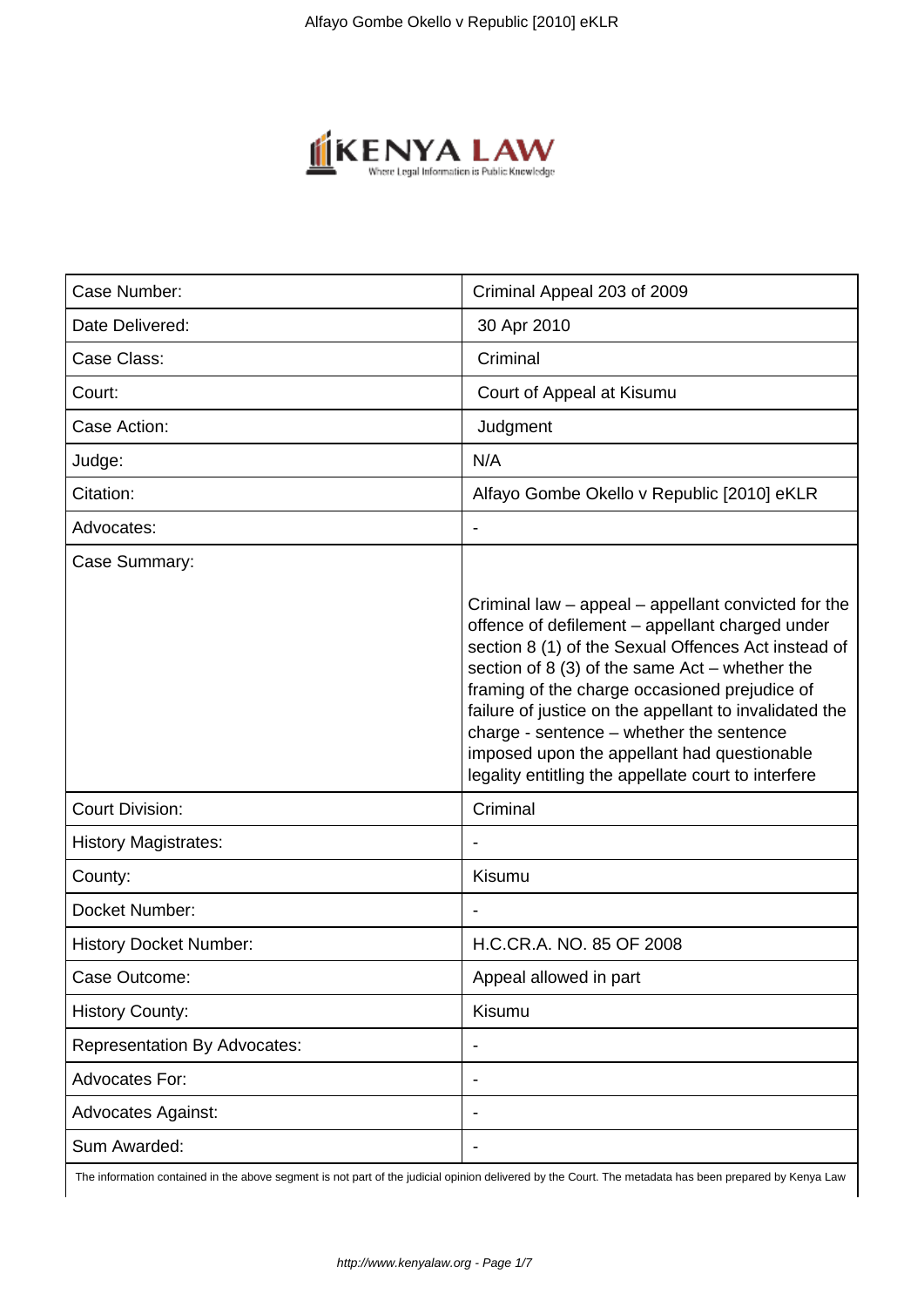as a guide in understanding the subject of the judicial opinion. Kenya Law makes no warranties as to the comprehensiveness or accuracy of the information.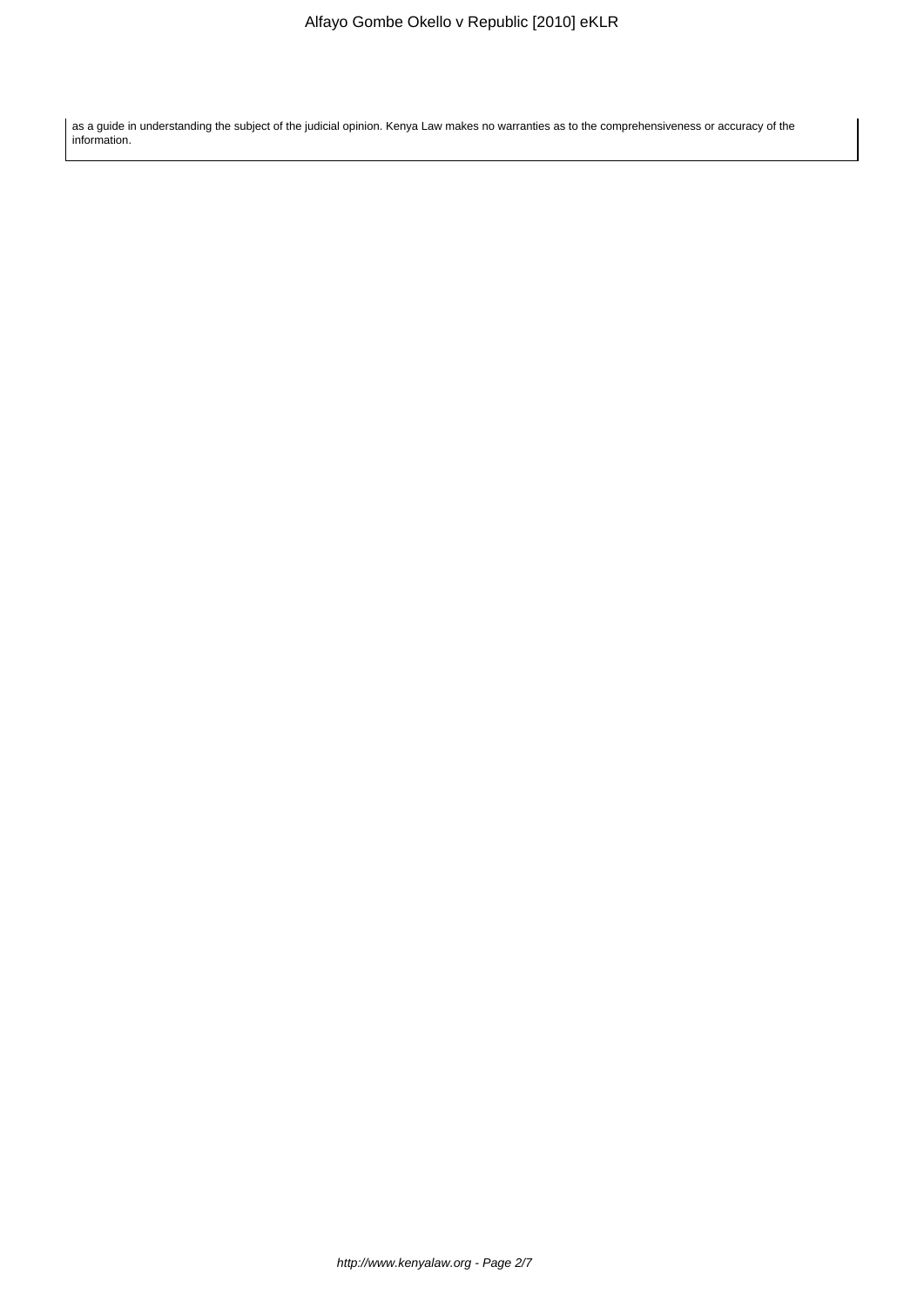### **REPUBLIC OF KENYA**

# **IN THE COURT OF APPEAL OF KENYA**

### **AT KISUMU**

## **CRIMINAL APPEAL 203 OF 2009**

**BETWEEN**

**ALFAYO GOMBE OKELLO ……………………APPELLANT**

**AND**

**REPUBLIC …………......……………………….RESPONDENT**

**in**

**H.C.CR.A. NO. 85 OF 2008)**

**JUDGMENT OF THE COURT**

and the company of the company of the company of the company of the company of the company of the company of the company of the company of the company of the company of the company of the company of the company of the comp

**(An appeal from a judgment of the High Court of Kenya at Kisumu (Mwera, J.) dated 8th June, 2009**

In view of accelere 361 of Criminal Procedure Code, only issues of tex may be relead to: consideration as this Court has similated treas under that it will not interfere with concurrent findings of tact by the text conside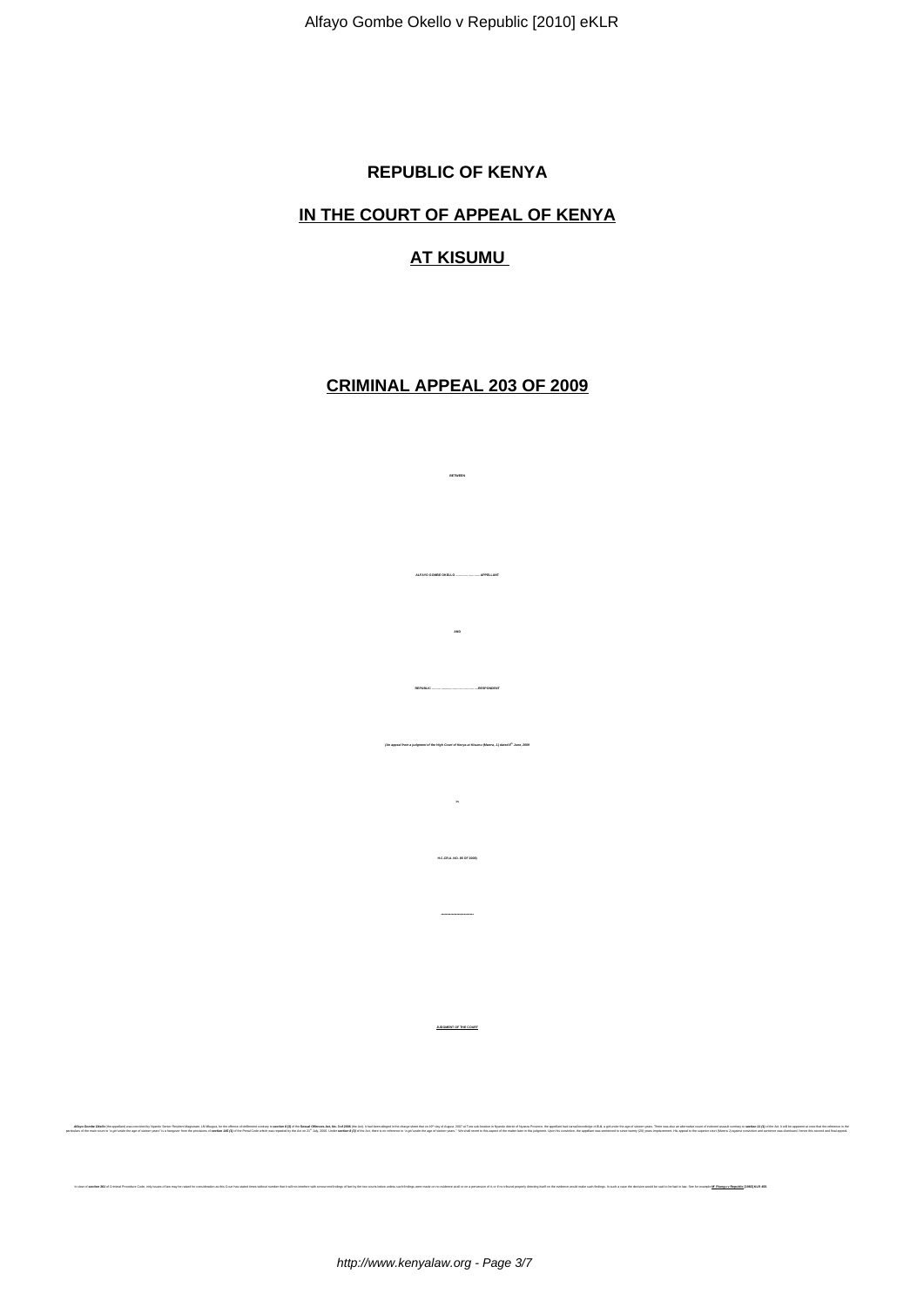| The appellant has all along appeared in person to urge his case. He drew up the memorandum of appeal which puts forward the following three grounds, thus:                                                                     |
|--------------------------------------------------------------------------------------------------------------------------------------------------------------------------------------------------------------------------------|
|                                                                                                                                                                                                                                |
| "f. 7HAT I was convicted on a defective charge - it was initially alleged that I defiled an idot or an indecibe as it recorded in the trial proceedings;                                                                       |
| $2. \hspace{20pt} 716AT\; I\; \text{pray for having any} \; .$                                                                                                                                                                 |
|                                                                                                                                                                                                                                |
| $2-71647$ the sentence imposed is harsh and excessive."                                                                                                                                                                        |
|                                                                                                                                                                                                                                |
| Once again, we shall revert to those grounds and the submissions thereon later in this judgment.                                                                                                                               |
| The facts of the case present no difficulty.                                                                                                                                                                                   |
| Shade the main of the state of the main of the state of the state of the state of the state of the state of the state of the state of the state of the state of the state of the state of the state of the state of the state  |
| The details of what had happened to the child in her moder's absence were filed in by non appellent associal particular content in the two man absorber and the popularis and individual of the popularis and additional absoc |
|                                                                                                                                                                                                                                |
| " then saw accused seizing the girl and put her down on the ground and the accused lay on the girl. He lay on top of her. I decided to rush and call the grandmother of the child."                                            |
|                                                                                                                                                                                                                                |
| The grandmother of the child was WO (PW2). W immediately called another man who was waking by her house and they both headed towards the deserted house. We shall let W speak for herself on arrival at the scene:             |
| *iyoning and a galan tariful tariful tariful tariful tariful tariful tariful tariful tariful tariful tariful tariful tariful tariful tariful tariful tariful tariful tariful tariful tariful tariful tariful tariful tariful t |
|                                                                                                                                                                                                                                |
| It is W who soult the studi from and later, at accord 6.40 p.m. to Abore Police Station where the found PE. Lecenced Minichel (PNH). After about contract as applicit armount of the additiones the defenent, the applicat arr |
| he who are allowed the compart of the compart of the compart of the compart of the compart of the compart of the compart of the compart of the compart of the compart of the compart of the compart of the compart of the comp |
| The appellant insisted in his delence that he did not commit the offence explaining that he would not have gone to the police on his own if he had done it. He asserted that he was not medically examined to establish his cu |
|                                                                                                                                                                                                                                |

The main of the companion of the main of the state of the state of the state of the state of the state of the state of the state of the state of the state of the state of the state of the state of the state of the state of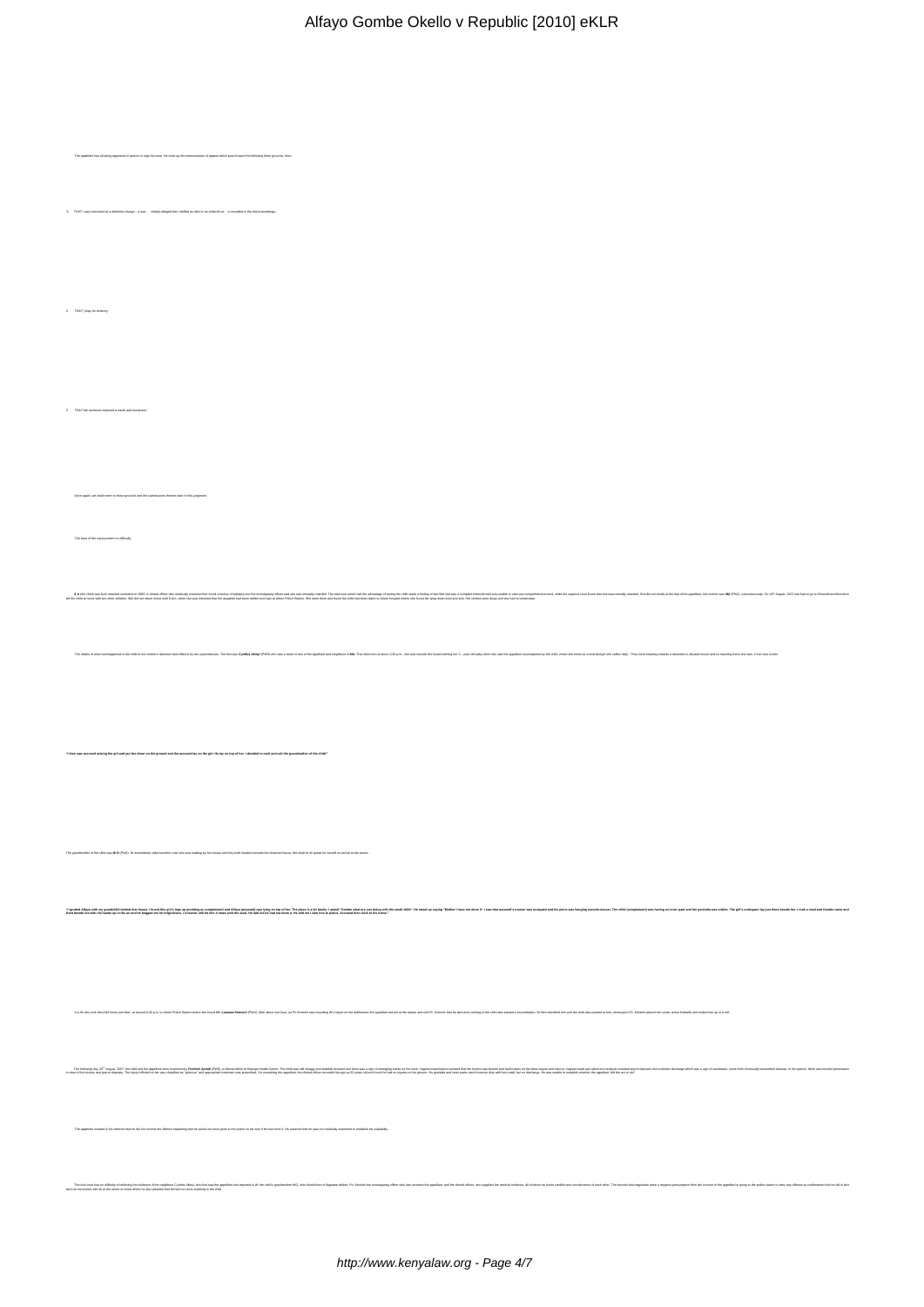| Alfayo Gombe Okello v Republic [2010] eKLR |  |  |  |
|--------------------------------------------|--|--|--|
|--------------------------------------------|--|--|--|

The superior court upon evaluation of the evidence came to its own conclusion "**The court's opinion, on reviewing all the evidence is that the appellant defiled the child S whose age PW5 put at 15 years. The mother PW1 said that she was 14 years having been born in 1992. By calculation the clinical officer (PW5) was right – the complainant was aged 15 years at time of the incident (Exh. P1). Physical examination revealed forceful penetration. She herself did not testify because she was mentally retarded. The evidence of O (PW2) and A(PW3) was direct and cogent. PW3 saw the appellant take the complainant behind a disused house; he knocked her down and lay on top of her. PW3 ran and called her grandmother (PW2). PW2 proceeded to the scene and found the appellant in the act. The child's under pant was on the side. His zip was down; his member was dangling out. The child's private parts were exposed. The appellant rose up and claimed that he had not "done it". He asked to be forgiven. When he followed PW2 and the child to the police station again there he said that he had not done it. And he asked to be reconciled with the complainant. From all the above, the appellant did defile the complainant. It is not true he was not medically examined. PW5 did so and filled P3 form in court. He did not find anything to the effect that he had "done it." PW5 did not tell the appellant that he was HIV positive either and in the circumstances of this case it did not matter that the undergarments of either the complainant or the appellant to be produced as exhibits. The direct evidence of PW2 and 3 who caught/saw the appellant in the act during daylight was overwhelming. This is someone well known to the witnesses."**  As stated earlier, there are three grounds laid out in this speed to challenge those finding, but in his submissions below as the appellant did not seppear to challenge the conviction anymore. He briefly anymore from the b The appelant, owing to his level of literacy, was perhaps unable to articulate the first ground of appeal which states that the charge upon which he was convided was defective. We did observe earlier that the particulars o **"8 (1) A person who commits an act which causes penetration with a child is guilty of an offence termed defilement. (2) A person who commits an offence of defilement with a child aged eleven years or less shall upon conviction be sentenced to imprisonment for life.** ,<br>When a *chare of defineme* with a child between the age of twelve and fifteen years is liable upon conviction to imprisonment for a term of not less than twenty years. who commits an offence of defilement with a child between the age of sixteen and eighteen years. Is liable upon conviction to imprisonment for a term of not less than fifteen years. his interm and the statement of the computer of the computer of the distribution of the computer of the computer of the computer of the computer of the computer of the computer of the computer of the computer of the comput .<br>peal..... on account of an error, omission or irregularity in the complaint..........charge or other proceedings..........unless the error, omission or irreg whether an error, omission or irregularity has occasioned a failure of justice the court shall have regard to the question whether the objection could and should have been raised at an earlier stage in the Firstly, the issue was not raised since the trial began and was only raised for the first time in this second appeal. The appellant gave no reason for failure to do so earlier. We must therefore find, and we now do so, that it was not raised at the earliest opportunity although it could and should have. Secondly, there was no failure of justice occasioned by the irregularity. The substantive charge was one of defilement and by definition in law it could only be carnal knowledge with a female below the age of majority. Whether the female was "below the age of sixteen" as stated in the particulars or between "twelve years and fifteen years" as stated in the relevant section of the law has no reflection on the conviction so long as it is proved beyond reasonable doubt that there was penetration. The appellant had no illusion about the offence facing him and the defence he had to offer and he participated fully in the trial in a language understood by him. There was no prejudice or failure of justice. In our view, upon careful consideration of the evidence on record and the concurrent findings of facts made by the two courts below, we are in no doubt that the appellant was properly convicted and the appeal against conviction is rejected.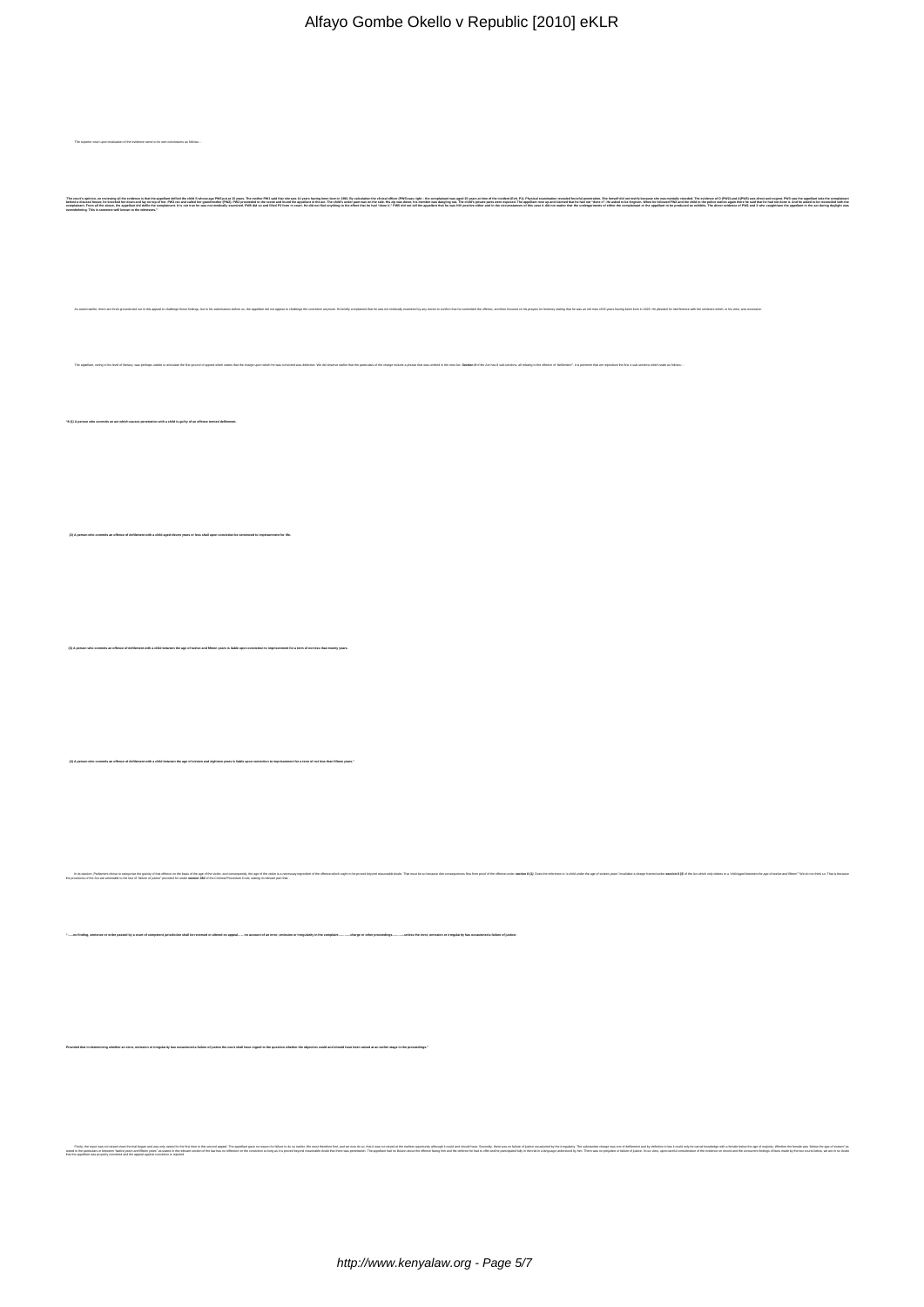| The main of the state and the state of the state in the state of the state of the state of the state of the state of the state of the state of the state of the state of the state of the state of the state of the state of t           |  |
|------------------------------------------------------------------------------------------------------------------------------------------------------------------------------------------------------------------------------------------|--|
|                                                                                                                                                                                                                                          |  |
| In this case, the age of the child was never medically assessed or proved through any documentation. The nearest the evidence came to proving the age was the statement by her mother Mivehen she testilled on 16 <sup>th</sup> October, |  |
|                                                                                                                                                                                                                                          |  |
| "This child in court is mine aged 14 years born in 1992"                                                                                                                                                                                 |  |
|                                                                                                                                                                                                                                          |  |
| The other piece of evidence on age was an estimate made in the P3 form dated 20 <sup>th</sup> August, 2007 that she was 15 years old.                                                                                                    |  |
| hebes and man and the second man and the man in the second man and the second man in the second of the second man in the second of the second man in the second of the second in the second in the second in the second in the           |  |
|                                                                                                                                                                                                                                          |  |
| It follows upon such finding that the anniurca imposed upon the appellant had guationable legality and thus entities this Count to initiative. The purisinens for deliling a child between the age of ablows and eighteen is a           |  |
|                                                                                                                                                                                                                                          |  |
| In the result, we allow this appeal, which was strongly ground by the state foungh lamed Serior State Counsel, Mk. Mary Curcily, to at only to the extent that it affects the access that the net that it affects the accessor           |  |
|                                                                                                                                                                                                                                          |  |
| It is so ordered.                                                                                                                                                                                                                        |  |
|                                                                                                                                                                                                                                          |  |
| Dated and delivered at Kisumu this 20 <sup>th</sup> day of April, 2010.                                                                                                                                                                  |  |
|                                                                                                                                                                                                                                          |  |
|                                                                                                                                                                                                                                          |  |
| J.E. GIOVERU                                                                                                                                                                                                                             |  |
|                                                                                                                                                                                                                                          |  |
|                                                                                                                                                                                                                                          |  |
|                                                                                                                                                                                                                                          |  |
| ONEF JUSTICE                                                                                                                                                                                                                             |  |
|                                                                                                                                                                                                                                          |  |
|                                                                                                                                                                                                                                          |  |
|                                                                                                                                                                                                                                          |  |
|                                                                                                                                                                                                                                          |  |
|                                                                                                                                                                                                                                          |  |
| S.E.O. BOSIRE                                                                                                                                                                                                                            |  |
|                                                                                                                                                                                                                                          |  |
|                                                                                                                                                                                                                                          |  |
| ${\tt JUDGE}$ OF APPEAL                                                                                                                                                                                                                  |  |
|                                                                                                                                                                                                                                          |  |
|                                                                                                                                                                                                                                          |  |
|                                                                                                                                                                                                                                          |  |
|                                                                                                                                                                                                                                          |  |
|                                                                                                                                                                                                                                          |  |

Alfayo Gombe Okello v Republic [2010] eKLR